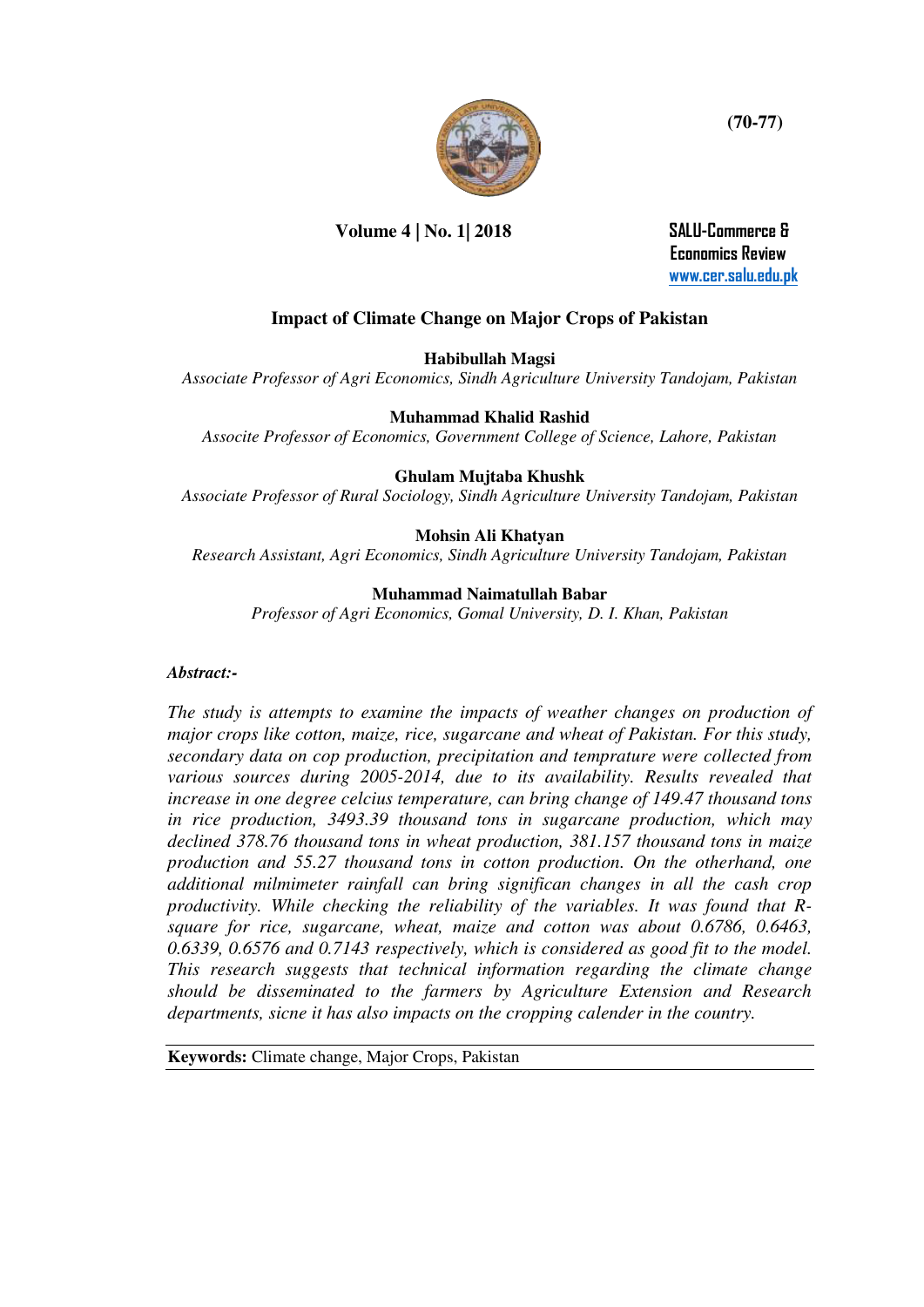### **1. Introduction**

Weather change may be defined as the variation of climate change on the earth, including, fluctuations in temperature, wind and rainfall, which might be the result of augmentation in the temperature of the atmosphere and/or reaction of particular gases (Kandel, 1992). Such reactions have longstanding modifications in the numerical dissemination of other forms completed eras of period that vary since decades to lots of centuries, which might transformation in the usual, e.g. greater otherwise less lifethreating meteorological conditions happenings. Thus, the weather condition variations can be inadequate towards an exact constituency, or may perhaps happens through the nations. There are economic implications that changes in climate will have on agricultural production patterns, land use, migration and occupational change linked to agriculture and allied economic activities in the primary sector of an economy. The gas emission resulted in sea level rise up to 2 feet (Wei *et al*., 2008). Recently, it is found that industrial aerosol also playing a key role in climate change, basically they are responsible for acid rain action. When industrial aerosols have releases in an environment bring with some hazardous gases which are responsible of acid rain sometimes (IPCC, 2012).

Moreover, fluctuations in rainfall and temperature have not only influenced the carbon dioxide level, but also mounted frequencies of climatic disasters like droughts, cyclones, and floods in Sout Asia, which is adversely affecting agriculture production. However, improved irrigation facilities, highly genetically modified seeds and increases amount of fertilizers and pesticides have restricted negative trends, but imbalance use of fertilizers and pesticides have further major responsible reason for declining soil fertility. Thus, several researchers have concluded that climate change have adverse impacts for agricultural production in developing countries (Cline, 2007; Evnson, 1999; Lobell *et al.,* 2008; Mendelsohn *et al.,* 2007). In India, the performance of the agricultural sector is important in determining socio-economic outcomes for a large section of the population and is identified as a high priority area for inclusive growth (GOP, 2016). Environmental variation forecasts for the area resultant from universal climate ideal driven by socio-economic situations (Intergovernmental Panel on climate change, 2001; Iglesias *et al*. 2000) outcome and rise of temperature (1.5 to  $3.6^{\circ}$ C in the 2050s) besides rainfall reductions in furthermost of the zone (nearly 10 to 20 percent) declines, reliant on the time in the 2050s). Joshi (2008) have reported that on over-all the world level poorest calamity were dearth and acute deficiency of flood (as per over crops letdown) causing in fierce starvation and hunger and demise (45 percent), shadowed by high-tech cataclysm (14 percent), deluges (16 percent), cyclone (10 percent), volcanic activity (12 percent), hotness and else (3 percent). Environment change disclosures these zones to jeopardies of ice-cold retreat, ocean level increase, temperature increase, extra frequent floods and droughts.

In India, like Pakistan, the temperature has also increased, which led a significant impact on the country's agriculture (Singh and Nayak, 2014; Dasgupta et al. 2013). In fact, last three decades have been significantly warmer than all preceding decades since 1850s. This is also an ageing, more feminized population growth, Reason behind these fluctuations is climate change, and climate is changing by both natural and anthropogenic causes. Where this study has to identify climate change impacts on production of major crops with following objectives: to appraise the growth rate of major crops' productionchanges temperature and rainfall during last 10 years in the country; and to appraise weather change impacts on major crops (Wheat, Rice,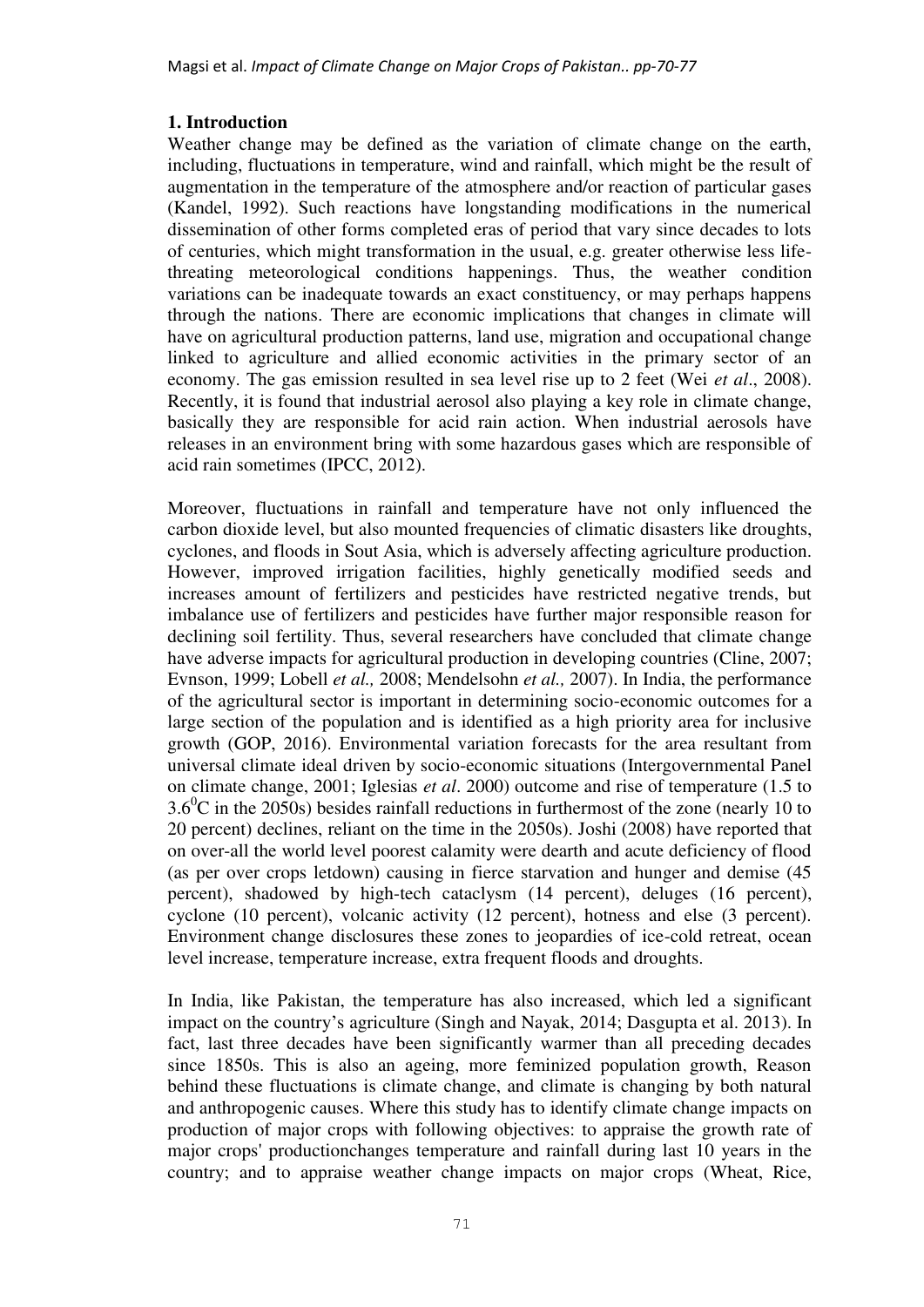Cotton, Maize, and Sugarcane). Thus, this study will be helpful to policy makers regarding the agricultural extension in the country.

## **2. Methodology**

For present study, secondary data were collected from various public and private sources, e.g. Pakistan Economic Survey, Pakistan Bureau of Statistics, Agrometeorological department of Sindh Pakistan and Social Science research Institute Tandojam. The data comprised over the production of the majorcrops in the country from 2005-2014, as well as the temprature and rainfall during the time period. The time period was selected due to availabity of the data specially on precipitation and the temprature.

## **2.1. Model specification:**

The parameters from this estimation have been used along with data on projected rain fall, temperature and other natural vulnerability to calculate projected changes in gross cropped area, yield and production for major crops. Thus, the growth performance was analyzed by using following model:

# *Growth rate model*

$$
g = \left(\frac{x_T}{x_t}\right)^{\frac{1}{T}} - 1
$$

Where:  $g =$  Average growth rate,  $X_t =$  Initial value of variable X,  $X_T =$  Final value of variable X,  $t = Base$  year, and  $T = Final$  year

In order to investigate what changes occurred due to weather changes in, the regression results was used to interplead the impacts as follows:

# *Regression:*

$$
y = \beta_0 + \beta_1 M x T + \beta_2 M n T + \beta_3 M x R + \beta_4 M n R + \varepsilon
$$

Where:  $y =$  Productivity of major crops in the country,  $MxT =$  Maximum average temperature,  $MnT = Minimum average temperature, \, MxR = Maximum average$ rainfall, MnR = Minimum average rainfall,  $\varepsilon$  = error term including other inputs, and  $β$ <sup>0</sup>,  $β$ 1,  $β$ 2,  $β$ 3 *and*  $β$ <sub>4</sub> are the parameters of the model.

The regression model will show that productivity level of major crops to be a function of maximum average temperature, minimum average temperature, maximum average rainfall, minimum average rainfall and other parameters etc.

## **3. Results and discusssion**

The findings of this research have been provided, which include growth performance of major crops in the country; crop weather links and weather changes as well as its impacts on the production of the crops. The growth performance of major crops have been provided, the results can be seen through the following figures.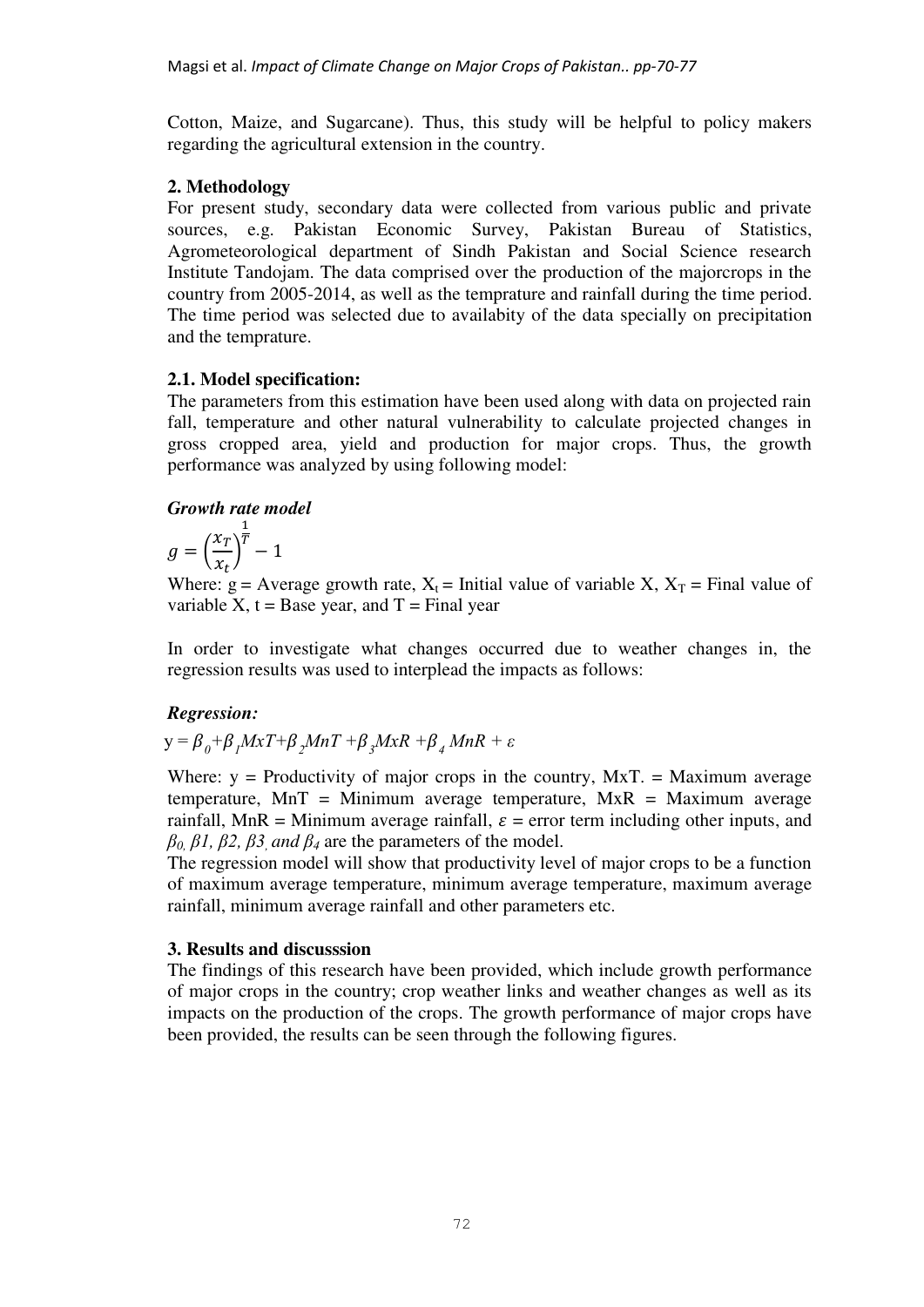

**Figure 01. Growth rate of major crops of Pakistan** 

Source: *Author's calculation based on the data from GoP, 2012 and 2016*

Above figure shows the growth rate from 2006-14, where it reveals that during the 2006 to 2013-14 all major crops have positive growth rate (Maize, Rice, Sugarcane, wheat) except one the cotton, which shows major fluctuations in the figure which reveals that in 2006 where it was about -0.09 to 0.01 the production was increased in 2006-07, above figure also reveals that about -0.09 up to 0.09 in 2007-2009, it declined -0.11 in 2010 due to the reason that area of production was increased about 0.19 in 2011, while the reason was that the area of production was declined due to area reduction in the cotton productivity which was dwindled because decrease in the area sown was fewer rates of cotton countrywide and worldwide, the growers succeeded throughout last two years that some growers were dispirited that is to placed additional areas under crop and fluctuating the part to rice, and maize crops in different areas of Punjab due to their better market returns in it also again reveals about 0.19 increased production in 2012, the reason was usage of BT cotton, controller completed extensive attack of cotton leaf curl virus (CLCV) and giving suck pestilence which assisted step up in production each hector as associated to previous year 2011-2012.



**Figure 02. Variations of average temperature** *Kharif* **season from 2005 to 2014** 

*Source: Author's calculation based on the data from Agrometeorological department of Pakistan*

The figur 02 and 03 show that during last decade the average temperature in the month of october was increased up to  $0.45\degree$ C. In the month of November it was increased up to  $1^{\circ}$ C. Moreover it was estimated the average temperature for the month of December has increased up to  $0.25\text{ °C}$ . Furthermore it was estimated the average temperature for the month of January it was decline  $0.2 \text{ °C}$ . Again it was estimated that the average temperature for the month of February it was increased 0.1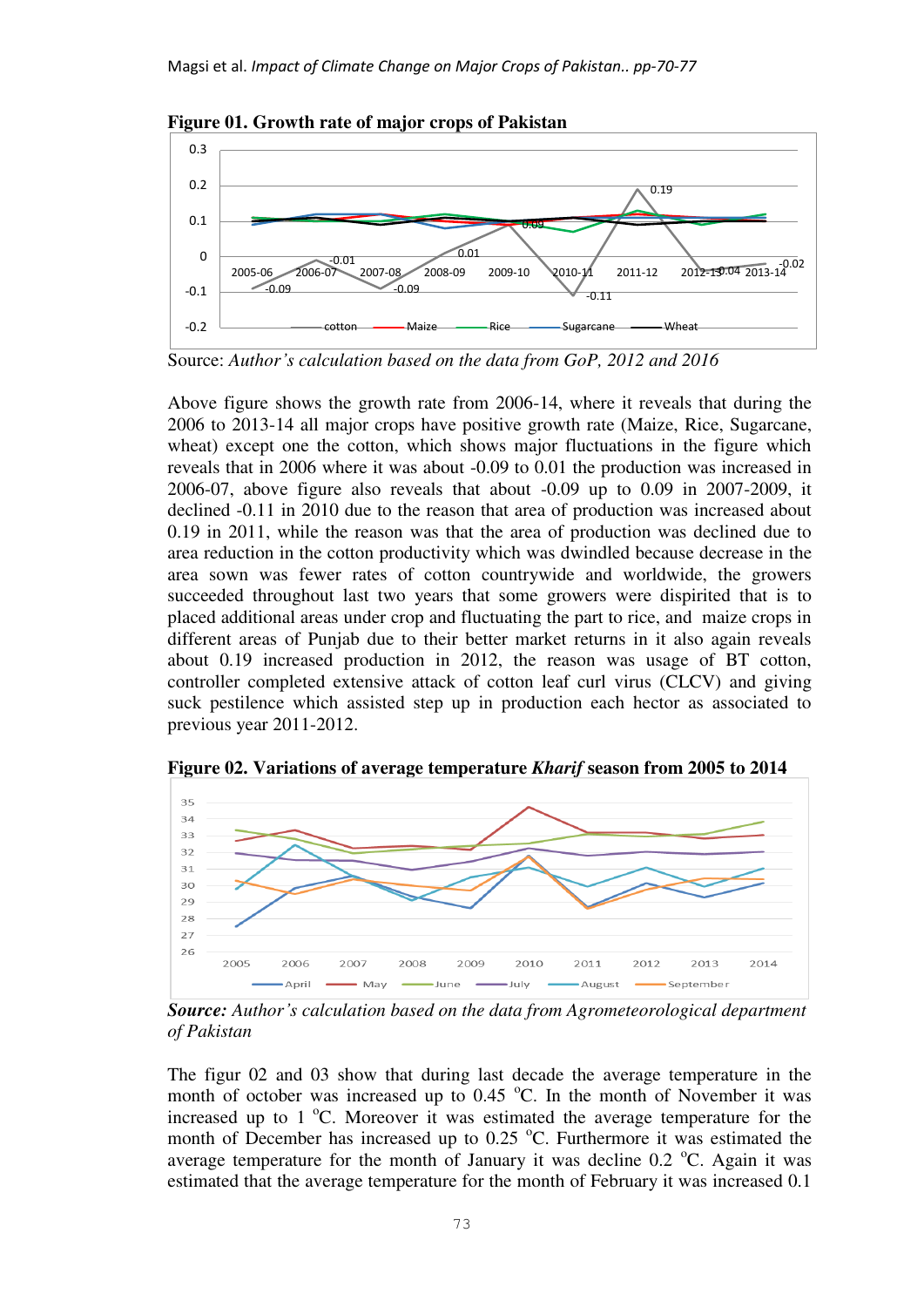<sup>o</sup>C. It was estimated that during last decade the average over all temperature has been declined up to  $1.05 \degree C$ .



**Figure 03. Variations of averages temperature** *Rabi* **season from 2005 to 2014** 

*Source: Authors calculation based on the data from Agrometeorological department of Pakistan* 

**Figure 04. Variations of averages rainfall kharif and Rabi seasons** 



*Source: Authors calculation based on the data from Agrometeorological department of Pakistan* 

Above graph shows that average rainfall for the month of April (2005 to 2014) has increased up to 97.1 mm, while in May it the average rainfall was increased 62.3 mm. Moreover it was estimated the average rainfall for the month of June it was increased up to 85.3 mm. Furthermore it was estimated the average rainfall for the month of July it was increased up to 27.6 mm. Again it was estimated that the average rainfall for the month of August it was increased up to 196.7 mm. It was estimated that during last decade the average rainfall was declined up to 158.8 mm.

On the other hand, it was also estimated that during October the average rainfall was increased up to 24 mm, while in November it was decline up to 2 mm. Moreover it was estimated the average rainfall for the month of December it was increased up to 36.2. Furthermore it was estimated the average rainfall for the month of January it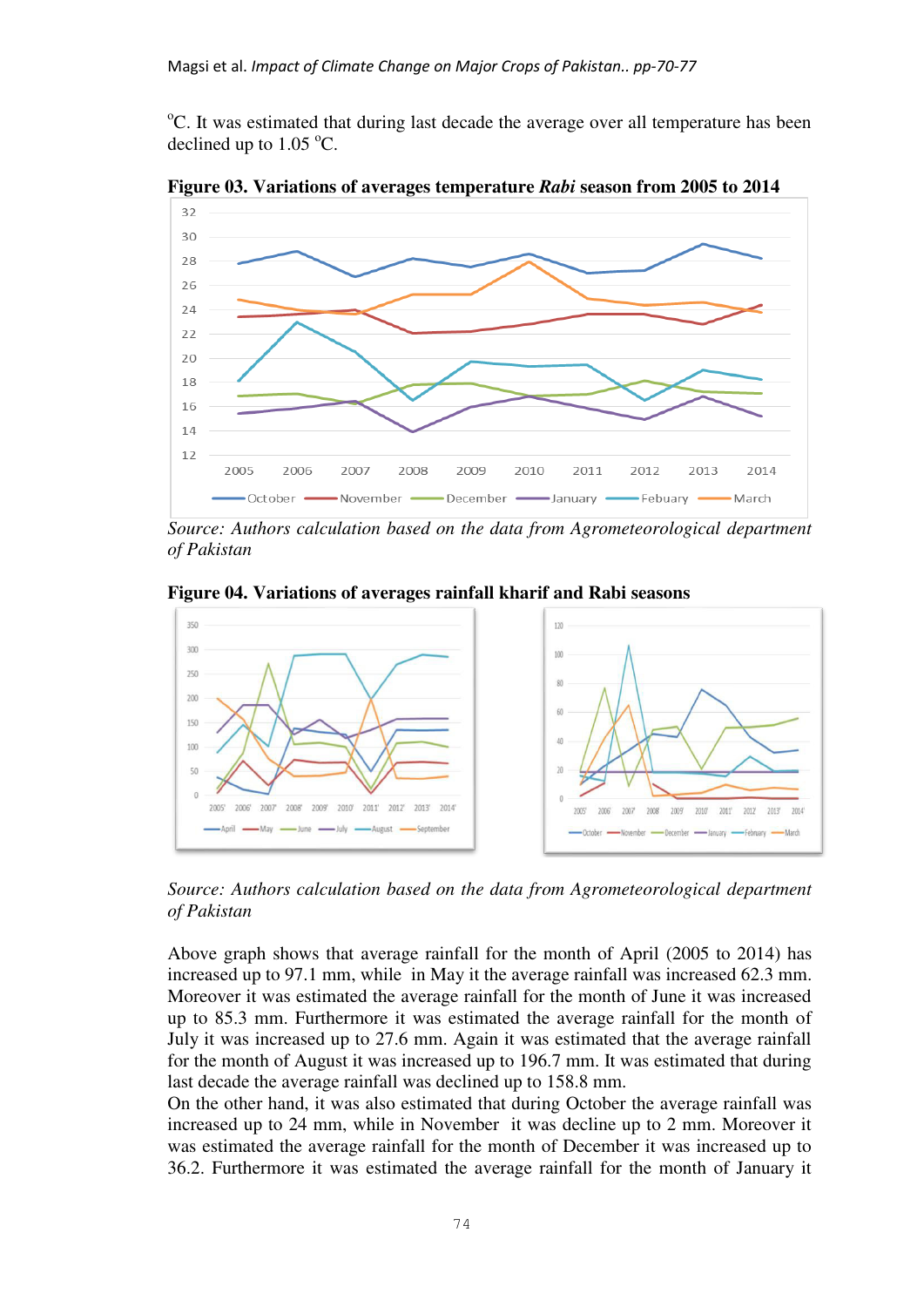was constant. Again it was estimated that the average rainfall for the month of February it was increased 3.5 mm. It was estimated that during last decade the average rainfall was declined up to 3.5mm.

| <b>Cropping season</b>                    | Kharif     |           |            | Rabi       | Annual                   |
|-------------------------------------------|------------|-----------|------------|------------|--------------------------|
| <b>Crops</b>                              | Rice       | Cotton    | Maize      | Wheat      | Sugarcane                |
| <b>Intercept</b>                          | $-2654.56$ | 2786.893  | 7973.538   | 20207.24   | $-41231.2$               |
| $\beta_1$ (max<br>temperature ${}^{0}C$ ) | 149.469    | $-55.274$ | $-381.157$ | $-378.764$ | 3493.398                 |
| $\beta_2$ (min<br>temperature ${}^{0}C$ ) | 25.455     | 12.245    | 548.159    | 1323.805   | $\overline{\phantom{a}}$ |
| $\beta_3$ (max. rainfall<br>mm)           | 41.365     | $-8.068$  | $-35.623$  | $-243.51$  | 17.217                   |
| $\beta_4$ (min. rainfall<br>mm)           | $-83.002$  | 56.353    | 50.985     | 449.307    |                          |
| <b>R-squared</b>                          | 0.679      | 0.714     | 0.658      | 0.634      | 0.646                    |

**Table 01. Multiple regression results with maximum and minimum temperature and maximum and minimum rainfall averages** 

*Source: Author's calculation's* 

Above table reveals that if  $1<sup>0</sup>C$  maximum average temperature increases, which will increases about 149.4695 thousand tons of rice production in the country. Moreover, if  $1 \degree$ C minimum average temperature rises then 25.45536 thousand tons of its production will increased, if 1 mm maximum average precipitation increases about 41.36492 thousand tons of its production will increased; similarly, on average 1 mm minimum additional rainfall can decrease 83.0022 thousand tons of its production. While checking the reliability of the variables, it was found that R-square was about 0.678636, it further indicates that if  $1<sup>0</sup>C$  maximum average temperature increases that -55.2739 thousand tons cotton production will be dwindled, if 1 minimum average temperature increases that 12.245131 thousand tons cotton production will be greater than before, if 1mm maximum average precipitation increases approximately have negative impacts 8.06845 thousand tons of its production will be dwindled; similarly, on average 1 mm minimum rainfall can increase 56.352606 thousand tons of its production.

While checking the reliability of the variables, it was found that R-square was about 0.714345, if  $1<sup>0</sup>C$  maximum average temperature increases that -381.157 thousand tons of maize production will be dwindled. Moreover, if  $1<sup>0</sup>C$  minimum average temperature increases then 548.1589548 thousand tons of its production will be increased, if 1 mm maximum average precipitation increases about -35.6228 thousand tons of its production decreased; similarly, on average 1 mm minimum average rainfall can increased 50.98492 thousand tons of its production. While checking the reliability of the variables, it was found that R-square was about 0.657686, if 1  $\mathrm{C}$ maximum average temperature increases that -378.764 thousand tons of wheat production will be decreased. Moreover, if  $1 \degree C$  minimum average temperature increases then 1323.805 thousand tons of its production will be increased, if 1 mm maximum average precipitation increases about -243.5 thousand tons of its production will be dwindled; similarly, on average 1 mm minimum rainfall can increase 449.3077 thousand tons of its production will be increased. While checking the reliability of the variables, it was found that R-square was about 0.633954, if 1  $^{\circ}$ C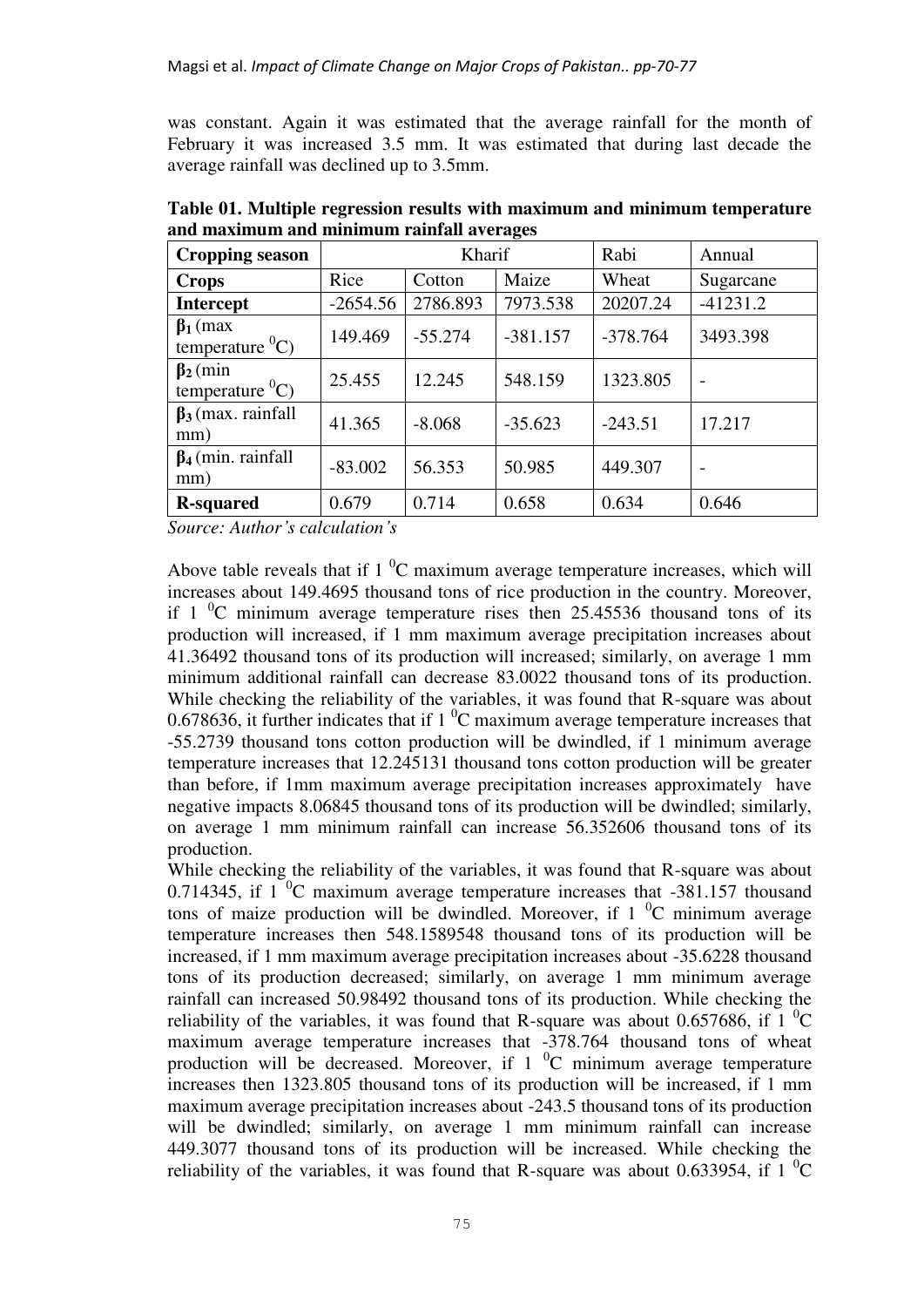maximum average temperature increases that 3493.398 thousand tons of sugarcane production will be increased, if 1 mm maximum average precipitation increases about 17.21651 thousand tons of its production will be increased. While checking the reliability of the variables, it was found that R-square was about 0.646375. If  $R^2$  is > 50% then the added is considered as good model.

Pakistan is agricultural country, where about 70 percent of population is directly and indirectly depends upon agriculture. Pakistan is the sixth most populace country of the world, with 193 million. It is commonly accepted that the climate change impact on agriculture production, warming temperature decrease crops yield in Pakistan. The normal (1961-90) rain fall in monsoon period is 125 mm and is extremely flexible (85 mm) especially in southern province (Sindh) of the country. Therefore, this research study has been designed to carry out the climate change impacts on production majors crops (Wheat, Rice, Cotton, Maize, Sugarcane) in Pakistan, during last 10 years from 2005 to 2014.

The different parameters were estimated, like: perception, temperature, and their influence on production of major crops (rice, sugarcane, wheat, cotton and maize) in the country. Results revealed that if  $1<sup>0</sup>C$  maximum average temperature increases can lower 149.47 thousand tons of rice, while increase by 1  $^{0}$ C minimum average temperature can bring about 25.45 thousand tons; where if 1 mm maximum average rainfall may increase, will cause 41.36 thousands ton to increase in its production, while 1 mm minimum average rainfall may decrease 83.01 thousand tons. Sugarcane is an annual cash crop, results show that one  ${}^{0}C$  temperature increase can decline the production by 41231.2 thousand ton, where one mm rainfall can bring more 17.22 thousand tons in the total productivity.

The wheat in Pakistan is cultivated in Rabi season, results show that if one  ${}^{0}C$ maximum temperature increases, which will reduce the production by 378.76 thousand tons; while one  ${}^{0}C$  minimum average temperature can increase production by 1323.81 thousand tons; on the other hands, one 1 mm maximum average rainfall will reduce 243.5 thousand tons dwindled, moreover 1 mm minimum average rainfall increase, which will be 449.31 thousand tons of the produce. Results for maize crop shown that if one  ${}^{0}C$  maximum average temperature increases, which will decline the production by 381.157 thousand tons; while one  ${}^{0}C$  minimum average temperature may increases, which will rise 548.1589 thousand tons; while one 1 mm maximum average rainfall can decrease 35.6228 thousand tons, moreover one mm minimum average rainfall will be increase 50.98492 thousand tons produce. In case of cotton crop, if one  ${}^{0}C$  maximum average temperature can reduce production by 55.27 thousand tons; while one  ${}^{0}C$  minimum average temperature will decline production by 12.24 thousand tons, on the other hands, one 1 mm maximum average rainfall can reduce 8.06845 thousand tons. Moreover, it reveals that one mm minimum average rainfall can increase 56.35 thousand tons of cotton. While checking the reliability of the variables, it was found that R-square for rice, sugarcane, wheat, maize and cotton was about 0.6786, 0.6463, 0.6339, 0.6576 and 0.7143 respectively. Statistically, if the value of  $\mathbb{R}^2$  is greater than 0.5, the variables can be considered as good fit to the model.

### **4. Conclusion and suggestions**

Climate change is aggregation of complex dynamic activities, caused by Nature, human and animal activities. The climate and climate induced variables have harmful impacts on crop`s output in one way or the other. Pakistan is also among the countries